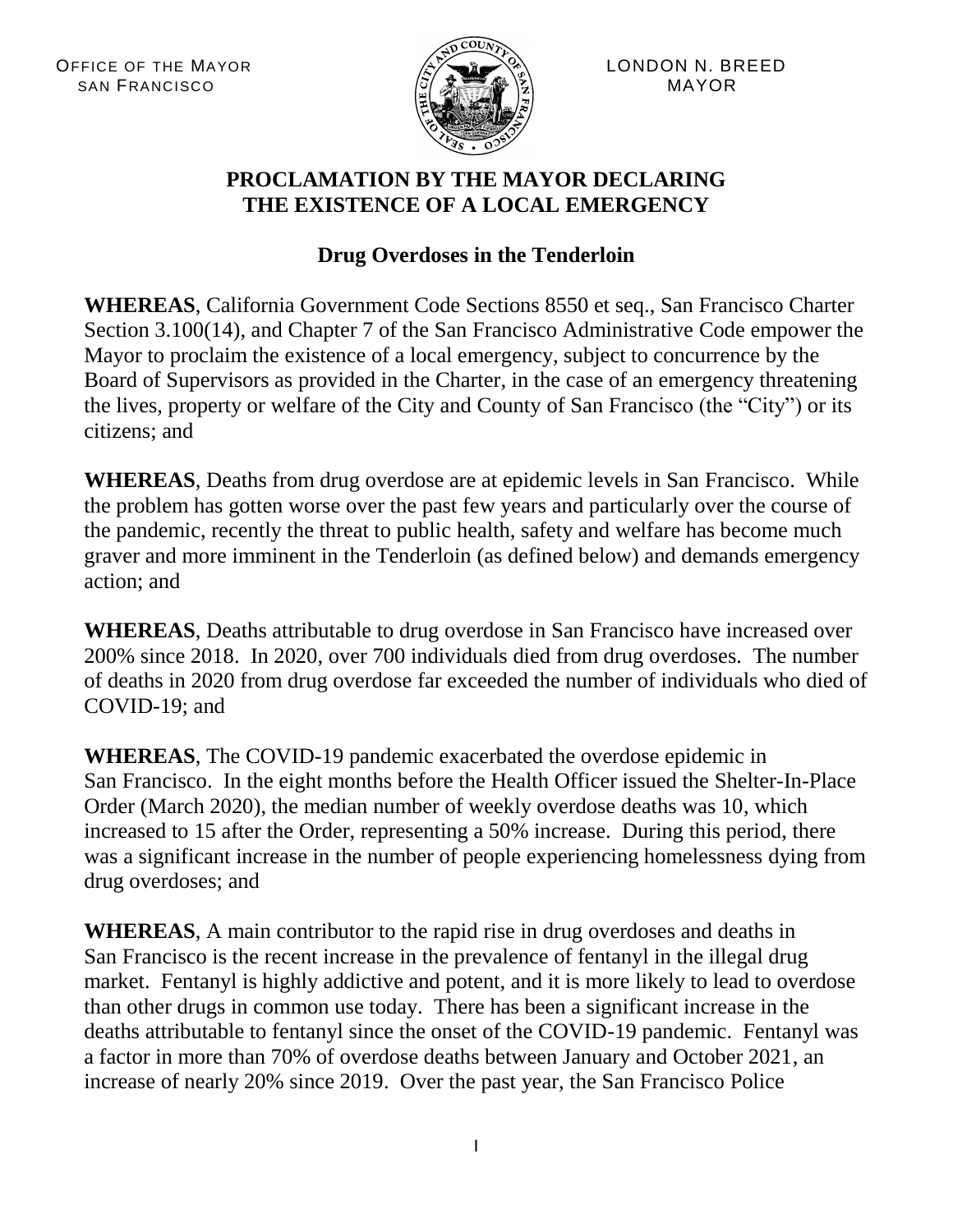

Department has confiscated over 23 kilos of fentanyl – more than four times the year before; and

**WHEREAS**, As the situation with the COVID-19 pandemic has begun to improve, the drug overdose crisis in the City has continued unabated. Between January and November 2021, nearly 600 San Franciscans died of a drug overdose; and

**WHEREAS**, The Tenderloin neighborhood and the surrounding area, including the South of Market neighborhood, are the epicenter of the overdose crisis in the City. Between January and October 2021, 21% of overdose deaths occurred in the Tenderloin, with an additional 20% of deaths occurring in the South of Market neighborhood. These areas make up only 7% of the City's population; and

**WHEREAS**, Contacts between clients and the City's non-profit partners running needle exchange programs in the Tenderloin increased nearly 30% in the period between July and September 2021 compared to the previous three months; and

**WHEREAS**, The crisis in the Tenderloin has worsened in recent months. One of the City's non-profit partners reported an over 35% increase in the distribution of Narcan in the Tenderloin between October 2021 and November 2021. Narcan is used to revive someone experiencing an overdose; and

**WHEREAS**, Emergency medical calls for service designated as calls for a "sick person" in the Tenderloin have increased more than 150% between June and November 2021 compared to the same period in 2020, and medical calls for service for all reasons during this time period also increased, indicative of serious public health issues likely attributable to the opioid crisis in the area; and

**WHEREAS**, Other indicators of the opioid crisis in the Tenderloin are also present; street conditions in the Tenderloin and surrounding area have deteriorated in recent months. Calls to 311 concerning human waste, needles, and garbage on streets and sidewalks increased significantly between the fall of 2020 and the fall of 2021; and

**WHEREAS**, There was a 38% increase in calls to the City's Street Overdose Response Team between October and November 2021, and a 44% increase in calls regarding drug overdoses in the same period; and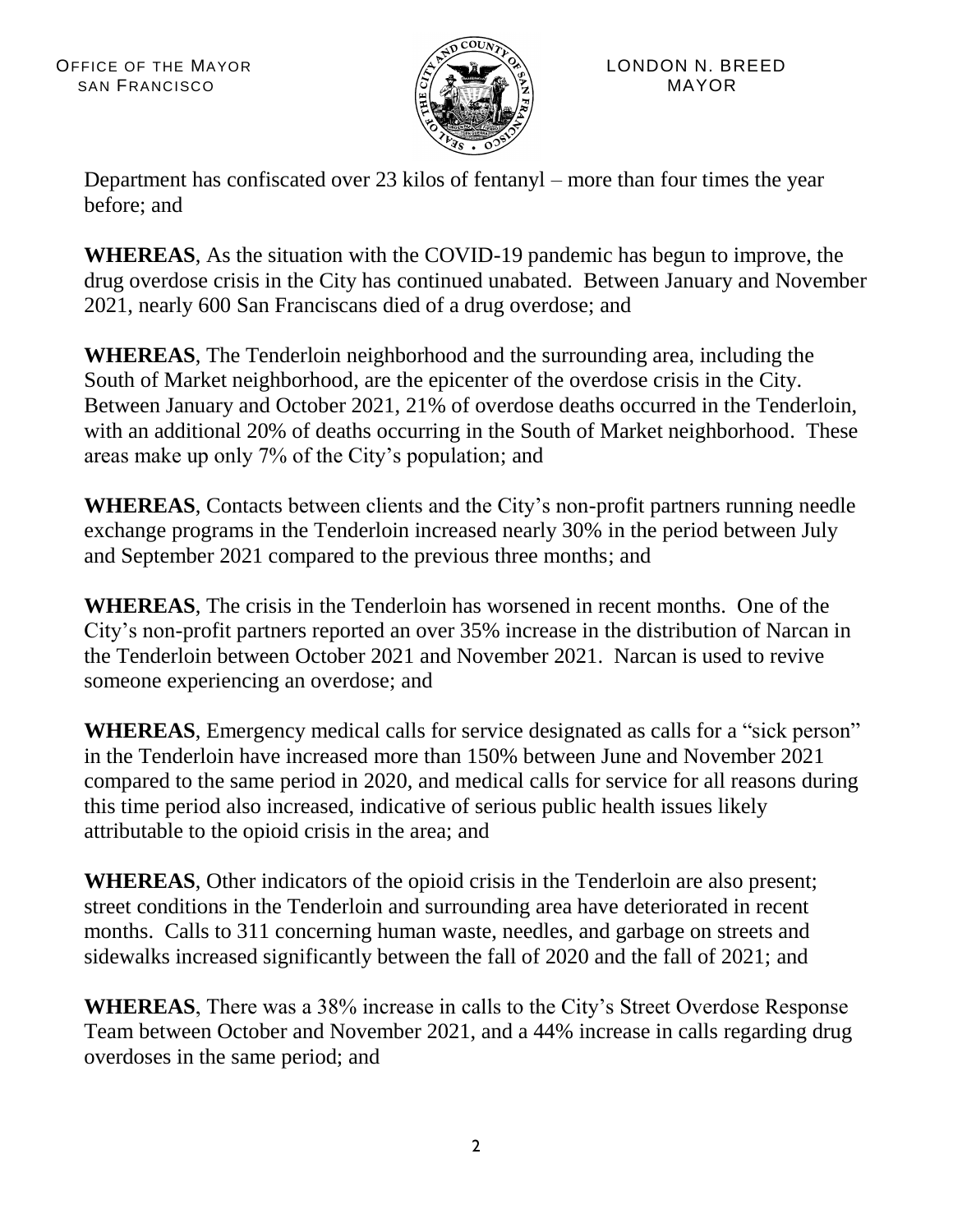

**WHEREAS**, The rapidly deteriorating conditions in the Tenderloin caused by the opioid crisis put the lives of San Franciscans at serious risk, and the City must take action beyond the City's ordinary response capabilities, including re-appropriating resources to address the crisis, directing personnel from City departments to assist with the response, implementing crisis response sites for individuals to obtain medical help and services, and quickly procuring goods and services to address the crisis; and

**WHEREAS**, Conditions of extreme peril to the safety of persons and property have arisen; and

**WHEREAS**, The Mayor proclaims that all of these conditions of extreme peril warrant and necessitate the proclamation of the existence of a local emergency,

# **NOW, THEREFORE,**

I, London N. Breed, Mayor of the City and County of San Francisco, proclaim the existence, effective immediately on December 17, 2021 and for limited duration specified below, of an emergency within the City threatening the lives, property or welfare of the City and County and its citizens.

### **It is further ordered that:**

(1) All City officers and employees take all steps requested by the Executive Director of the Department of Emergency Management to address the emergency conditions of the overdose and overdose death crisis in the Tenderloin. For purposes of this Proclamation, the "Tenderloin" means the San Francisco Police Department's Tenderloin District and the additional area within a one-block perimeter of that District.

(2) All City officers and employees take all steps requested by the Executive Director of the Department of Emergency Management to qualify the City for reimbursement from the Federal Emergency Management Agency and for other state and federal relief as may be available to reimburse the City for the expenses it incurs in addressing this emergency.

(3) Notwithstanding any other restriction in local law except Charter Section 9.118, City departments entering agreements related to the City's response to the emergency, including contracts for the procurement of commodities or services, contracts for public works, and grant agreements, shall comply with the procedural requirements of Section 21.15 of the Administrative Code (for agreements that are otherwise subject to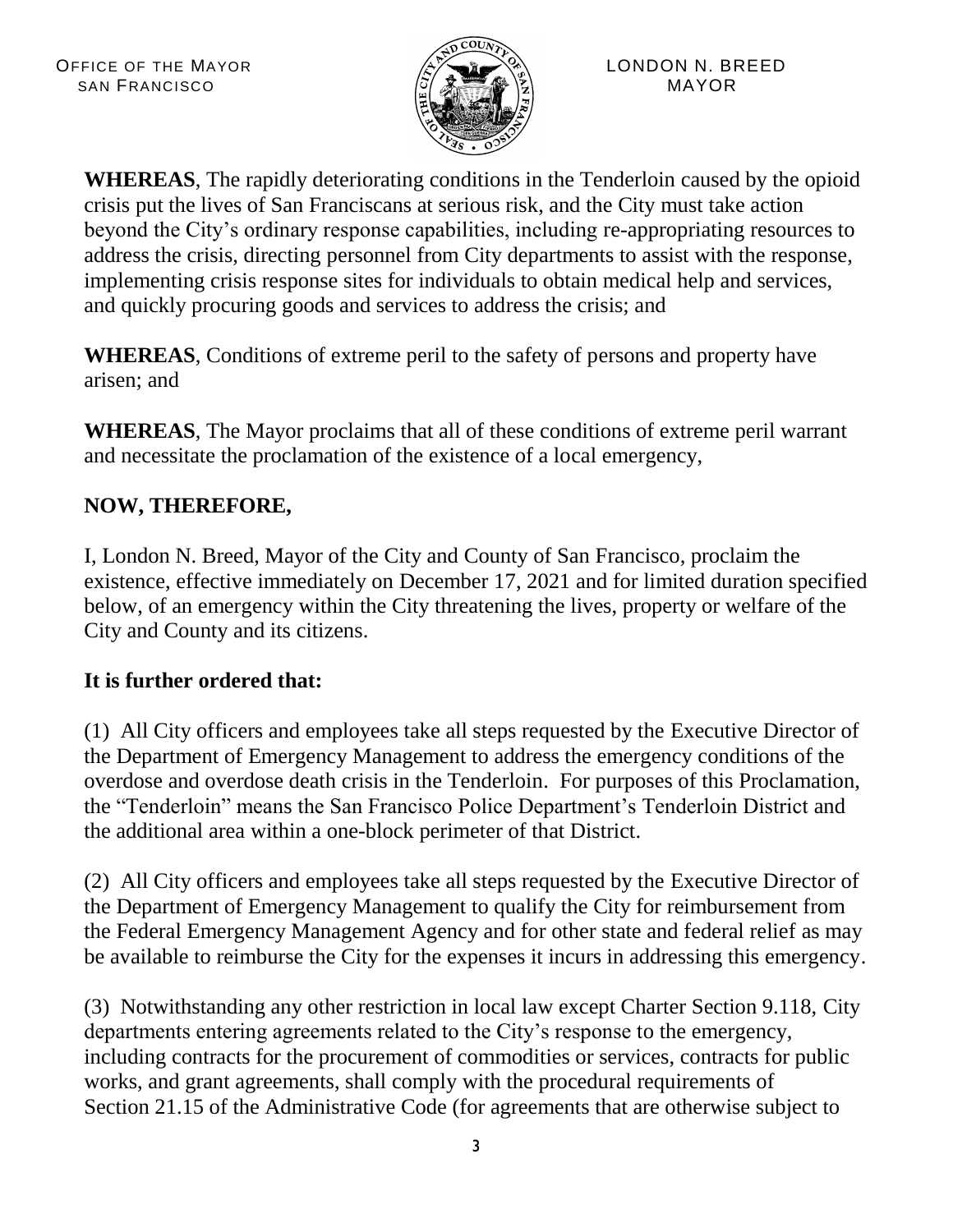

Chapter 21 or Chapter 21G) or Section 6.60 of the Administrative Code (for agreements that are otherwise subject to Chapter 6). Civil Service Commission approval of such agreements is waived. Within 30 days of execution of the agreement departments must report any agreement that would have required approval by the Civil Service Commission to the Civil Service Commission.

(4) Temporary facilities implemented for purposes of offering services as part of the emergency response, such as public health, behavioral health, social, or housing services, as recommended by the Director of the Department of Emergency Management or the Director's designee and authorized by the Mayor or the Mayor's designee, shall be allowed in the Tenderloin, including on any City sidewalks or parks; any provision in City law that limits or restricts the City's deployment of such facilities is waived, and any applicable local requirements for public notice, the filing or approval of a permit application, or payment of fees related to that response are waived.

## **I further proclaim and order that:**

By the terms of this emergency declaration the City's government is organized under the provisions of the Incident Command System (ICS), which system forms an essential part of the City's Emergency Response Plan and is located in the Emergency Operations Center of the City and County of San Francisco. All City departments are ordered to cooperate strictly with the requests for material and personnel resources that may emanate from the ICS staff of the City. Under Charter Section 3.100(14), the Mayor may direct department personnel and resources, including reallocating and expending available funds within a department's budget or among and between departments, and expending available unappropriated funds, as necessary to meet the emergency. At least once every 30 days during this emergency, and again within 30 days after the termination of the emergency, the Controller shall report to the Board of Supervisors any transfer of appropriated or unappropriated funds adopted pursuant to this proclamation;